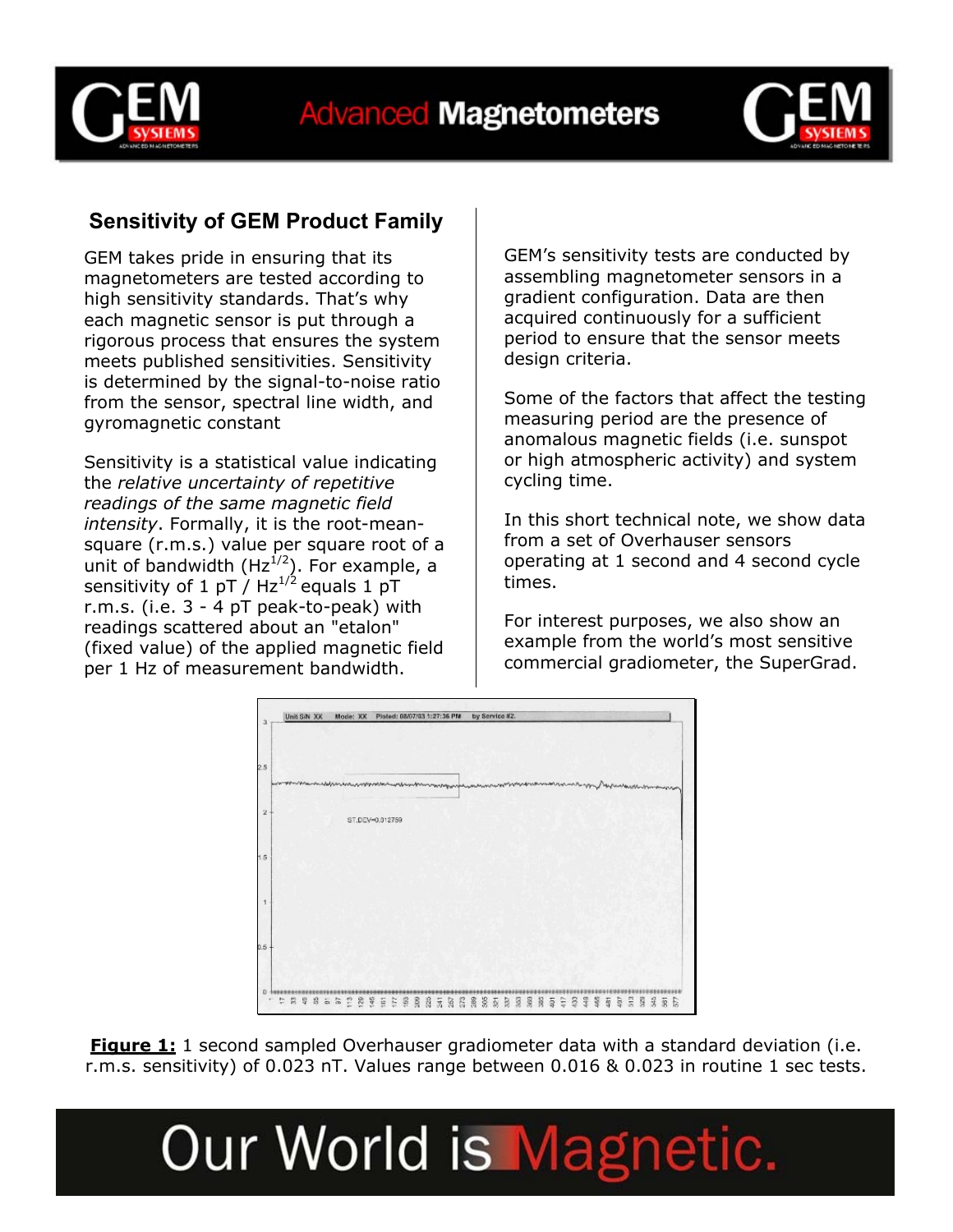





**Figure 2:** 1 second sampled Overhauser magnetometer data obtained with data in Figure 1. This data is from the lower sensor. Variability reflects diurnal and sensor noise.



**Figure 3:** 4 second sampled Overhauser gradiometer data with a standard deviation (i.e. r.m.s. sensitivity) of 0.02. Values range between 0.02 & 0.04 in routine 4 sec tests.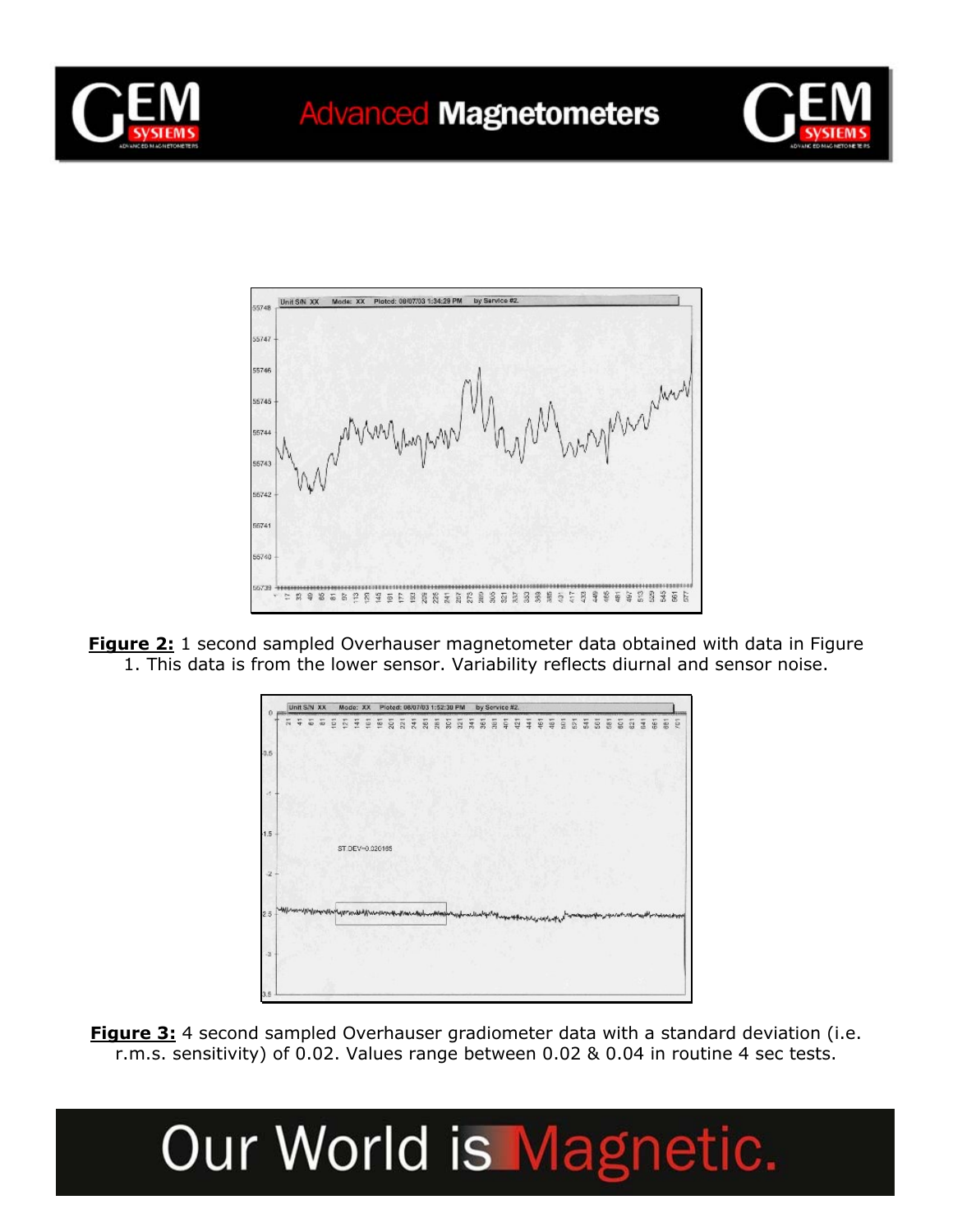

### **Advanced Magnetometers**





**Figure :** 4 second sampled Overhauser magnetometer data obtained with data in Figure 1. This data is from the lower sensor. Variability reflects diurnal and sensor noise.



**Figure 5:** SuperGrad data. Peak-to-peak noise is 0.5 pT, making SuperGrad the most sensitive commercial gradiometer available today.